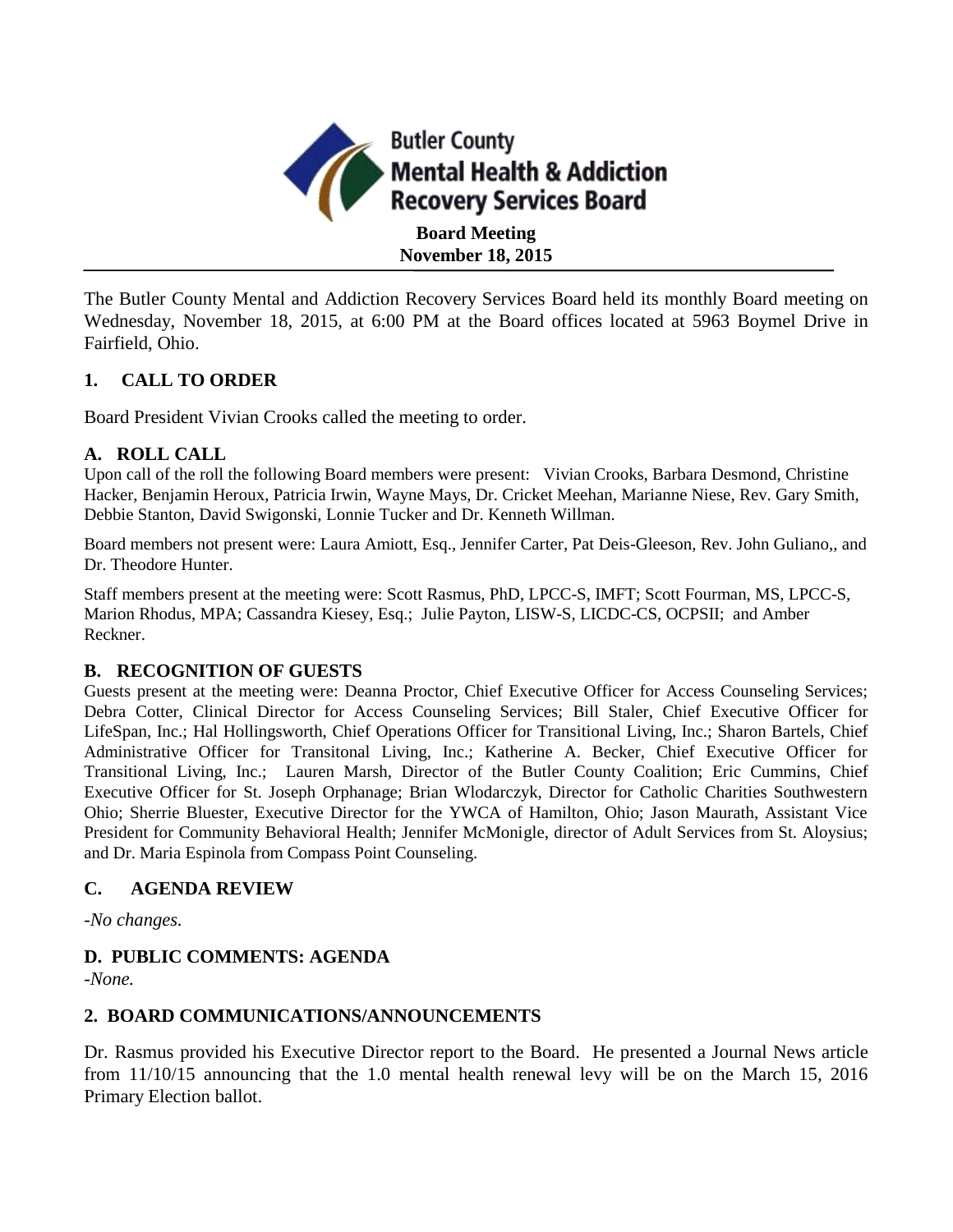Board members received a copy of the Bylaws section describing the Board Member attendance requirement. Board members were recognized for their involvement and service to the community.

Dr. Rasmus provided an update on the Needs Assessment and Strategic Plan. The comprehensive process with meeting with stakeholders and constituents has started and the Plan is anticipated to be completed by the January 20, 2016 Board meeting.

Dr. Rasmus discussed the importance of building a better relationship between local business, the Board and the mental health and addiction recovery systems of care. Many business HR departments and business oriented groups could benefit from mental health and addiction recovery education opportunities and local services provided throughout the county.

Finally, Board members were provided a one page document on Connecting the Triple Aim and Recovery-Oriented Systems of Care.

## **3. BOARD MINUTES**

# **A. BC MHARS Board Meeting Minutes October 21, 2015**

**B. Executive Committee Meeting Minutes October 21, 2015**

**Ms. Stanton motioned and Ms. Hacker seconded to approve the BC MHARS Meeting Minutes of October 21, 2015. The vote carried the motion.**

**Ms. Desmond motioned and Mr. Mays seconded to approve the Executive Committee Meeting minutes of October 21, 2015. The vote carried the motion.**

# **4. ADDICTION RECOVERY SERVICES COMMITTEE**

## **A. ARS Committee Meeting Minutes November 10, 2015**

## **Mr. Mays moved to approve the ARS Committee Meeting Minutes for November 10, 2015. Mr. Swigonski seconded the motion. The vote carried the motion.**

## **B. Criminal Justice and Behavioral Health Linkage Grant Award**

The Criminal Justice and Behavioral Health Linkage Grant funds, if accepted by the Board, will be utilized to expand existing mental health and addiction recovery programming in the Butler County Jail. There will be a new intensive outpatient addiction service added for adult women in the jail that has a trauma informed treatment component. There will be integrated screening for co-occurring mental health and substance abuse disorders. It is the recommendation of the Addiction Recovery Services and Mental Health Program Committees to accept the Criminal Justice and Behavioral Health Linkage Grant Award. \$75,000 of the grant will be awarded to Transitional Living, Inc. and \$75,000 to Community Behavioral Health.

# **Mr. Tucker moved to accept the Criminal Justice and Behavioral Health Linkage Grant Award with \$75,000 going to Transitional Living, Inc. and \$75,000 going to Community Behavioral Health. Mr. Heroux seconded the motion. The vote carried the motion.**

## **C. Issue 3 Debriefing**

The Addiction Recovery Services Committee discussed the defeat of the marijuana legalization issue and discussed opportunities to educate the community. It is anticipated that the legalization of marijuana will continue to be brought before voters until it is passed in the state of Ohio.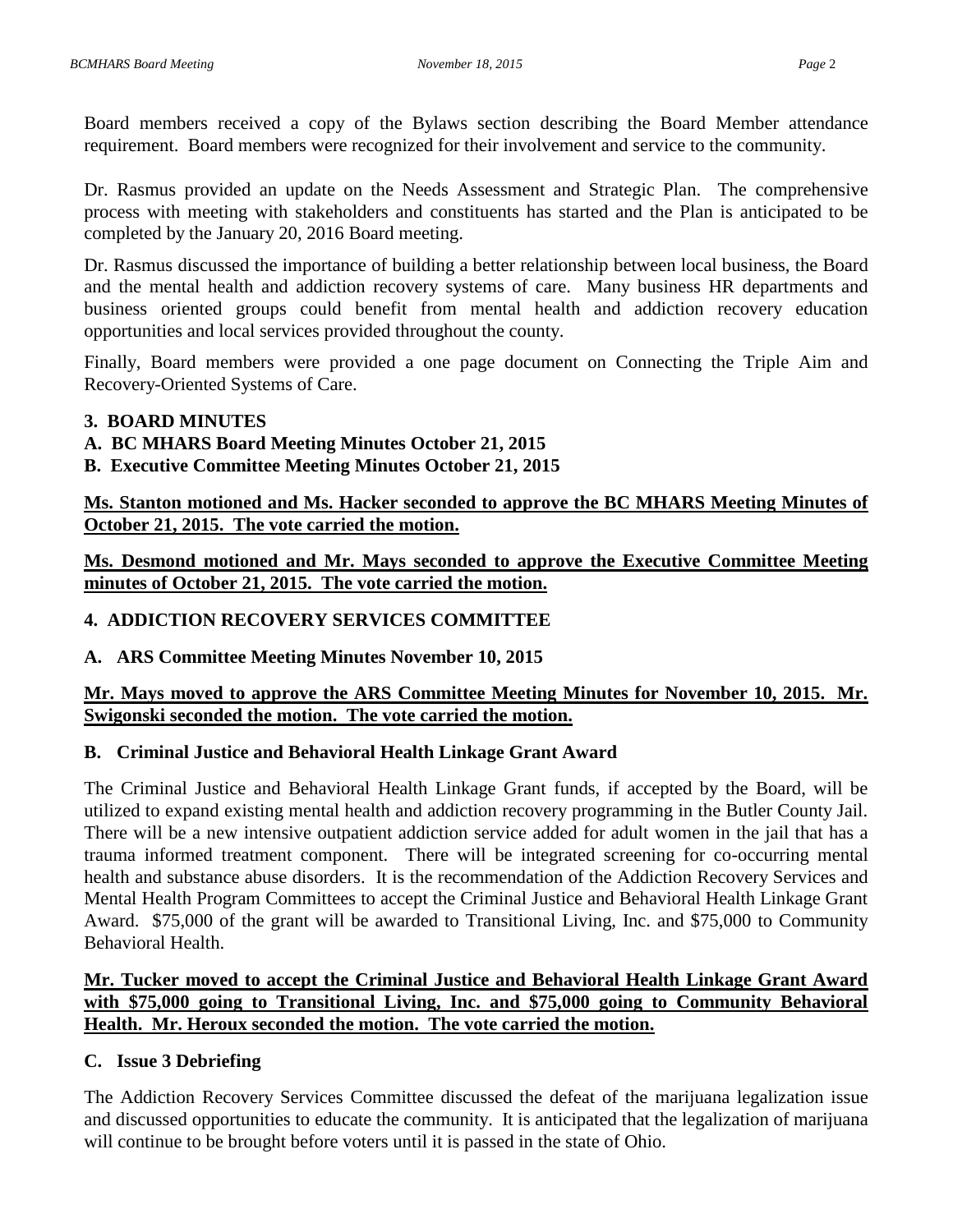#### **D. Business Plan Model Update**

Committee members provided feedback to Ms. Payton on the development and content of the Business Plan to address the opiate epidemic in Butler County. Additional drafts will be brought before the Committee to review. It is anticipated the Business Plan will be ready for the Board's final approval at the beginning of the calendar year.

#### **E. ROSC Assessment – Top 5 Questions**

Committee members were interested in determining what the top issues were in the ROSC assessment and found little overlaps in the selections. The majority of the Committee members agreed that the topics of Promoting Healthy, Safe and Drug-Free Communities, Focusing on Clients and Families, and Continuum of Care were top priorities.

#### **F. Strategic Plan SWOT & Gap Analysis**

Dr. Rasmus asked for the Committee to provide feedback regarding strengths, weaknesses, opportunities, threats, and system gaps of the Butler County Mental Health and Addiction Recovery Services Board and the community mental health and addiction recovery system of care. These responses will be compiled as part of the Board's Needs Assessment in the Strategic Plan.

#### **G. Next ARS Committee Meeting**

The next meeting of the Addiction Recovery Services Committee is Tuesday, December 8 from 3:00 – 4:30 PM. Other individuals are welcome to attend these public meetings even if they are not on the Committee.

## **4. MENTAL HEALTH PROGRAM COMMITTEE**

#### **A. MH Program Committee Meeting Minutes November 10, 2015**

#### **Dr. Willman motioned and Ms. Desmond seconded to approve the MH Program Committee Meeting minutes of November 10, 2015. The vote carried the motion.**

#### **B. Butler Behavioral Health Services Crisis Team Presentation**

Butler Behavioral Health Services provided a presentation on the Mobile Crisis Team and Crisis Intervention services. Addiction Recovery Services and Mental Health Programming Committee members were given the opportunity to ask questions about these important Board-funded county-wide services.

## **C. State Hospital Update**

October's bed day usage at the state hospital was 6 civil beds and 15 forensic beds. For FY 2016, the Board is budgeted for 6 civil beds and 12 forensic beds. Year to date average is 5.5 civil beds and 15.5 forensic beds. Mr. Fourman continues to attend meetings with ODMHAS and statewide there are ongoing issues with overutilization of state hospital beds. The state had hoped that the elevation and expansion of Medicaid would have local hospitals covering more psychiatric patients, but this has not been the case. Many local hospitals either do not have psychiatric units or are limiting the length of stay for patients who end up being transferred to the state hospital. In many of the rural areas of the state, the state hospital is the only psychiatric facility in the area.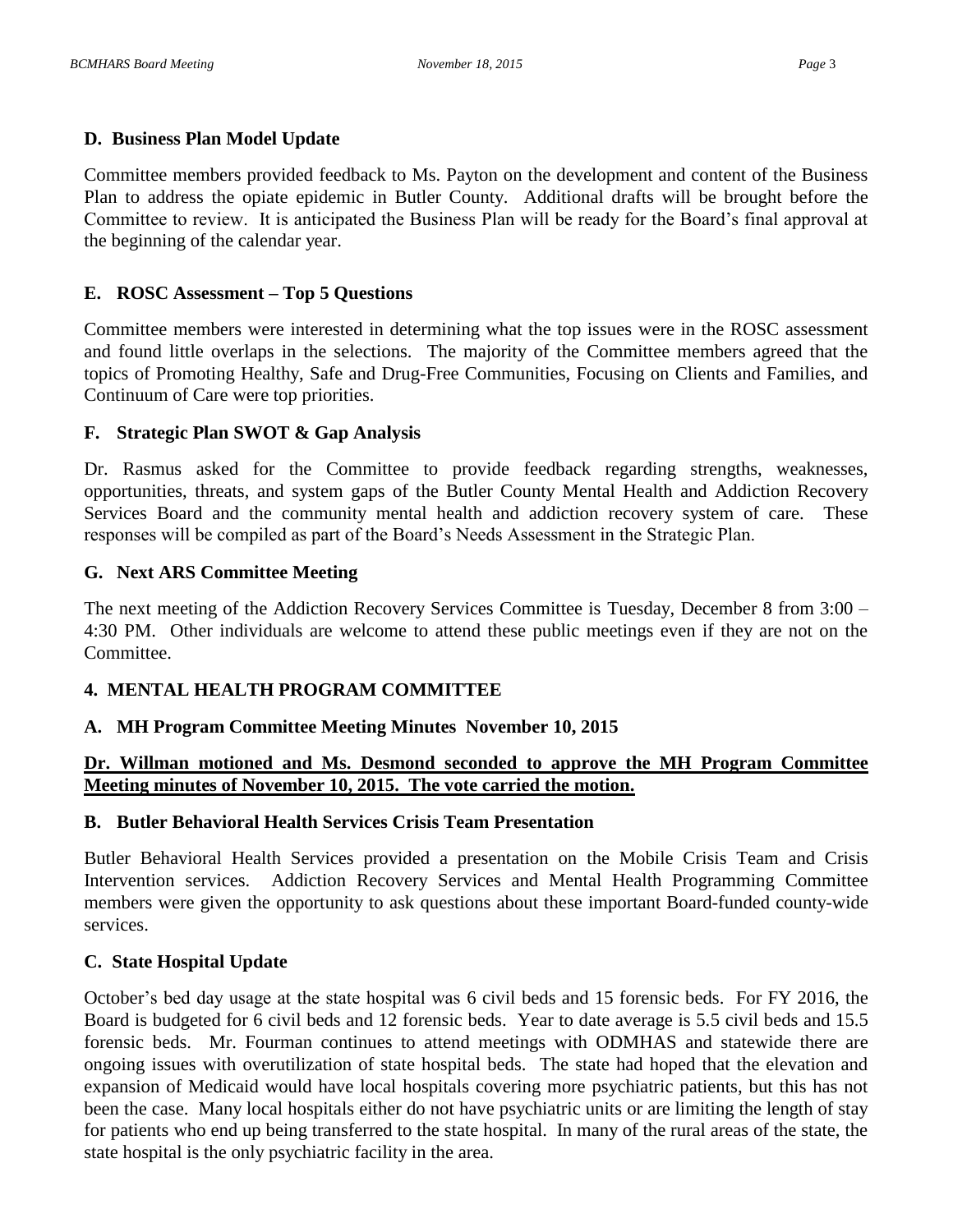#### **D. Mental Health and Violence Position Statement**

Dr. Rasmus provided the Mental Health Committee members a first draft of the Mental Illness and Violence Position statement. Committee members made wording adjustments which Dr. Rasmus will incorporate and present at the next Committee meeting for review.

## **E. Strategic Plan SWOT and Gap Analysis**

Dr. Rasmus asked for the Mental Health Programming Committee to provide feedback regarding the strengths, weaknesses, opportunities, threats, and system gaps of the Butler County Mental Health and Addiction Recovery Services Board and the community mental health and addiction recovery system of care. These responses will be compiled as part of the Board's Needs Assessment in the Strategic Plan.

## **F. ROSC Assessment- Top 3 Issues**

In the interest of time, the Committee decided to discuss this in a future meeting.

# **G. Next MH Program Committee Meeting**

The next meeting of the Mental Health Program Committee is Tuesday, December 8 from 4:30 – 5:30 PM. The primary purpose of this meeting will be to discuss the amended Position Statement on Violence and Mental Illness. Other individuals are welcome to attend these public meetings even if they are not on the Committee.

# **5. NEW BUSINESS**

# **A. Levy Update**

Dr. Rasmus briefly provided an update on the 1.0 mental health renewal levy that will be on the March 15, 2016 primary election ballot. He noted that everything is going well according to the anticipated timeline. More information and activity will unfold after the first of the year. At the present, the PAC budget is beginning to be funded by system stakeholders and supporters.

## **B. Waiting List Update**

Dr. Rasmus presented an updated report on the Service Provider Waiting List Data. The Board has been receiving waiting list data from mental health provider agencies since April 25, 2011. The data being tracked is the number of days from initial client contact to the first available assessment appointment. The annual data summary:

Year one – averaging 22 days over the system. Year two – averaging 19 days Year three -averaging 16 days Years four  $&$  five – averaging 7 days

It was noted that as of July 1, 2015, the data provided from ADAS providers has been incorporated into this chart. Discussion followed about certain providers having higher waiting lists than others. Many times, this is due to staff vacancies and the inability to provide capacity for the demand. For example, Catholic Charities of Southwestern Ohio have several people on their waiting list because they are waiting for a bilingual therapist.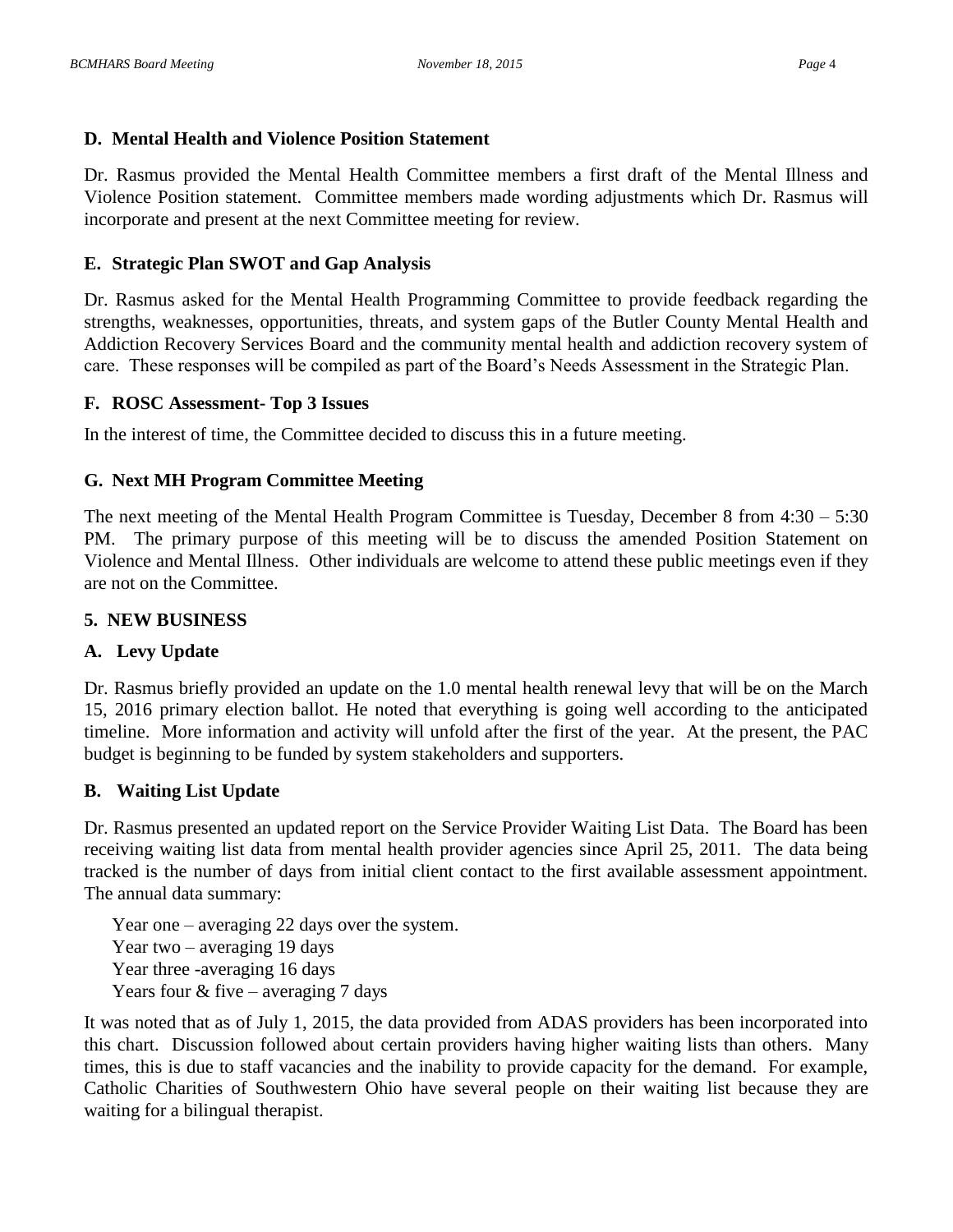## **C. PR Update**

Dr. Rasmus and Ms. Reckner provided an update on the PR activities being done. Ms. Reckner requested anyone with an idea for participation in a community event to please contact her with the details.

## **D. Hotline Premium Call Center/Missed Calls Reporting**

Dr. Rasmus presented a proposal to provide St. Aloysius with a premium call center package to enhance the oversight and report capabilities of the crisis hotline. This package would allow the Agency and Board to determine any missed calls for the hotline.

**Ms. Hacker moved to approve allocating \$1,419.60 for the purpose of allowing St. Aloysius to purchase a premium call center package so that missed crisis calls can be tracked and reported. The ongoing annual cost to the Board will be \$1,263.60 after the initial year. Ms. Desmond seconded the motion. The vote carried the motion.**

## **E. Annual Board Training**

It is a requirement for Board members to attend at least one training each year that is not a regularly scheduled Board meeting. Ms. Cheri Walter, Chief Executive Officer for the Ohio Association for County Behavioral Health Authorities, will be invited to speak to the Board to provide an update on the "State of the State" and ethics training for Board members. Dr. Rasmus requested suggestions from the Board as to when to schedule the Annual Board Training. Board members suggested either Tuesday, February 9, 2016 or Tuesday, March 8, 2016 from 6:00 PM – 8:00 PM. Dr. Rasmus will check with Ms. Walter's availability and will report to the Board what date was selected.

## **F. September Monthly Financial Report**

Mr. Rhodus presented the September monthly financial report to the Board. Board members reviewed revenues and expenses for the first quarter of FY 2016.

# **Ms. Irwin moved to approve the September Monthly Financial Report. Mr. Heroux seconded the motion. The vote carried the motion.**

# **G. Affirmative Action Plan for the BCMHARS Board**

It is a Culture of Quality certification requirement for the Board to have an up-to-date and comprehensive Affirmative Action Plan. It is also a requirement to receive state and federal funds. Evans and Associates' prepared the Affirmative Action Plan for the Mental Health Board in the past and have submitted a proposal to develop one for the Butler County Mental Health and Addiction Recovery Services Board.

# **Mr. Heroux moved to approve Evans and Associates' proposal to develop an Affirmative Action Plan for the BCMHARS Board. The initial plan cost is \$1,500 and will be \$500 per year to update the information. Ms. Desmond seconded the motion. The vote carried the motion.**

## **H. Dean Langevin Contract**

Dean Langevin is dissolving his business, Audio Visual Impact, by the end of the calendar year. Mr. Langevin currently serves as the Board's levy consultant. Board staff developed a new contract so the Board can continue to pay Mr. Langevin directly for his consultation services until the end of the fiscal year.